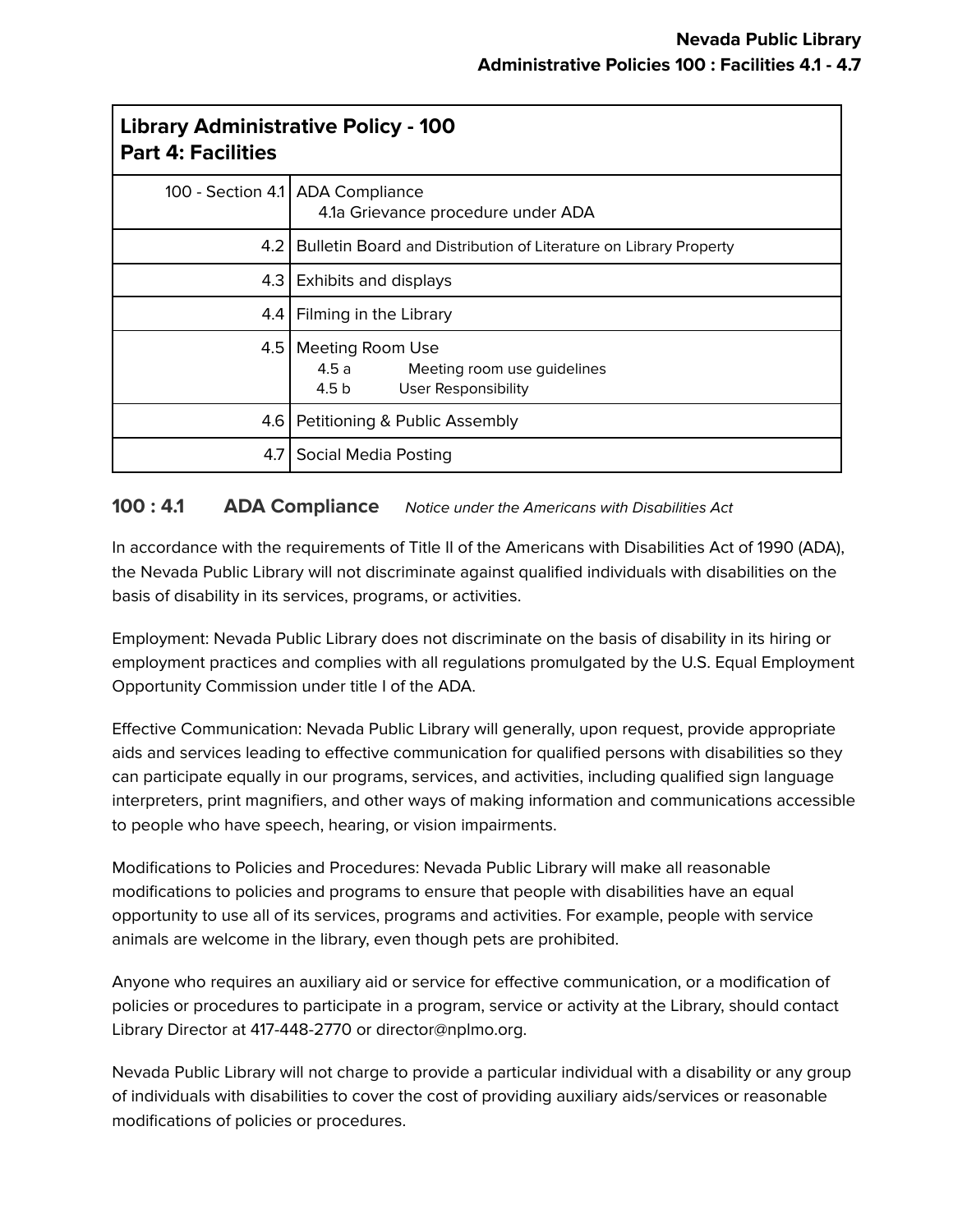#### **100 : 4.1a Nevada Public Library Grievance Procedure under The Americans with Disabilities Act**

This Grievance Procedure is established to meet the requirements of the Americans with Disabilities Act of 1990 ("ADA"). It may be used by anyone who wishes to file a complaint alleging discrimination on the basis of disability in the provision of services, activities, programs, or benefits by Nevada Public Library. The Library's Personnel Policy governs employment-related complaints of disability discrimination.

The complaint should be in writing and contain information about the alleged discrimination such as name, address, and phone number of complainant and location, date, and description of the problem. Alternative means of filing complaints, such as personal interviews or a tape recording of the complaint, will be made available for persons with disabilities upon request.

The complaint should be submitted by the grievant and/or his/her designee as soon as possible but no later than 60 calendar days after the alleged violation to:

> Library Director 218 W. Walnut St. Nevada, MO 64772

Within 15 calendar days after receipt of the complaint, the Library Director or their designee(s) will meet with the complainant to discuss the complaint and the possible resolutions. Within 15 calendar days of the meeting the Director or their designee(s) will respond in writing, and where appropriate, in a format accessible to the complainant, such as large print, Braille, or audio tape. The response will explain the position of the Nevada Public Library and offer options for substantive resolution of the complaint.

If the response by the Director or their designee(s) does not satisfactorily resolve the issue, the complainant and/or his/her designee may appeal the decision within 15 calendar days after receipt of the response to the Library Board of Trustees.

Within 15 calendar days after receipt of the appeal, representatives of the Library Board of Trustees will meet with the complainant to discuss the complaint and possible resolutions. Within 15 calendar days after the meeting, the Library Board of Trustees or their designee will respond in writing, and, where appropriate, in a format accessible to the complainant, with a final resolution of the complaint.

All written complaints received by the Library Director or the Library Board of Trustees or their designees, their appeals and responses from these offices will be retained by the Library for at least three years.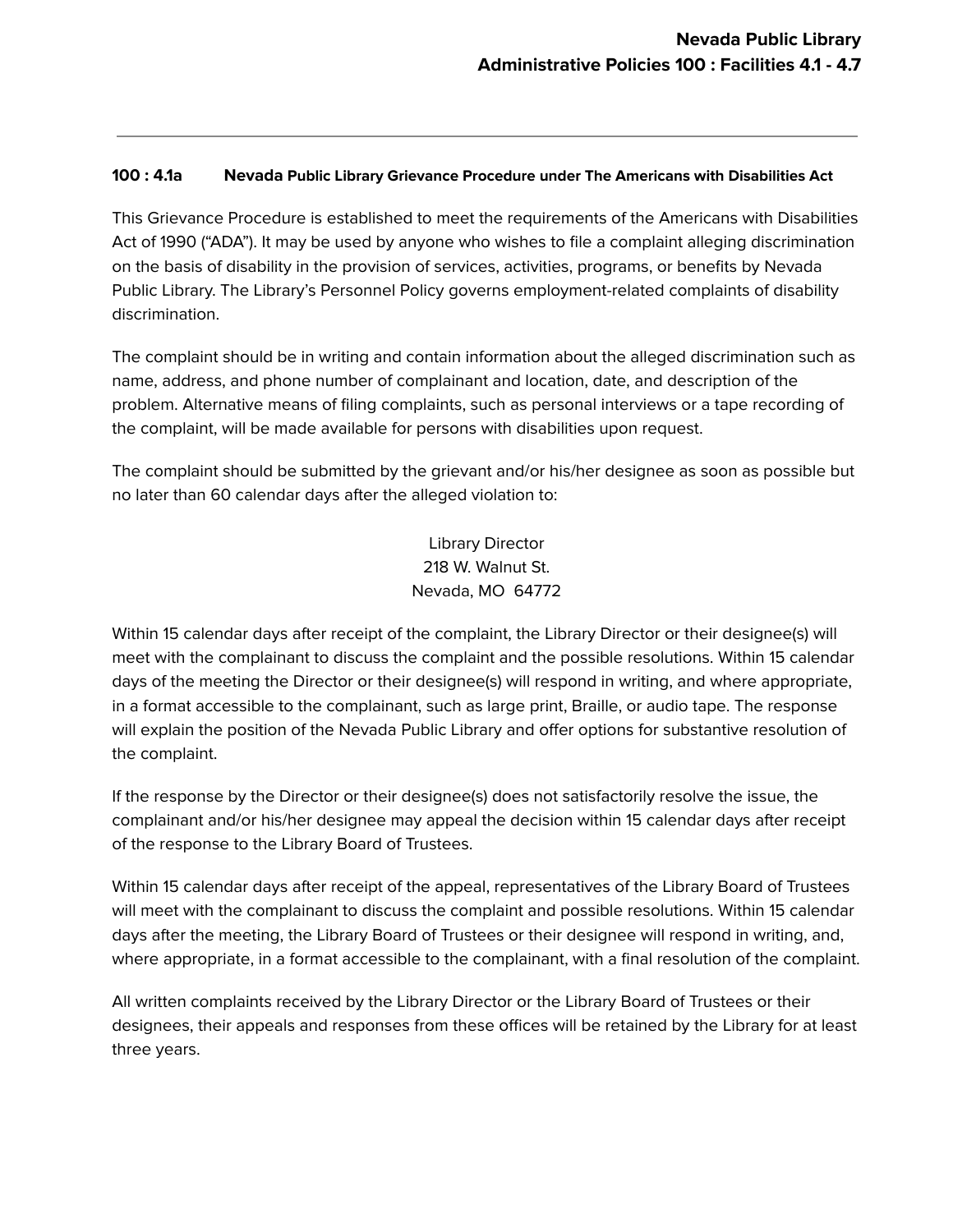## **100 : 4.2 Bulletin Boards & Distribution of Literature on Library Premises**

Postings may be of an educational, cultural or charitable nature.

Campaign materials, commercial materials or materials resulting in personal gain are not permitted.

The Library will give preference to materials that originate from Nevada City organizations, announce events, activities, and services in a timely fashion and are of a suitable size and, in the case of handouts, of suitable quantity.

The Library Director must approve each item for posting or free distribution. Materials posted or left for free distribution without approval from the Library will be discarded.

Bulletin boards, tables, and racks will be cleared on a regular basis.

The Library assumes no responsibility for the preservation or protection of materials posted or placed for free distribution.

### **100 : 4.3 Exhibits and displays**

It is the policy of the Nevada Public Library that display spaces in the Library, including but not limited to enclosed display cabinets, shelves and wall spaces, are for the use of the Library.

These spaces are intended for displays and exhibits created or selected by Library staff. Where appropriate, such displays or exhibits may reflect various viewpoints on a given subject.

Library staff may solicit individuals or groups to provide displays or exhibits for these spaces.

# **100 : 4.4 Filming in the Library**

It is the policy of the Board of Directors (the "Board") of the Nevada Public Library to permit filming and photography under the conditions described herein only to the extent that it does not interfere with the operations, programs and activities of the Library, and is consistent with the Library's Bylaws.

The Board hereby authorizes filming and photography in Library facilities as follows:

1. Classes or events sponsored by the Nevada Public Library may be photographed or video-recorded by the Library's staff or its representatives. The Library reserves the right to use any photograph or video taken at any such event in publications or other media material produced, used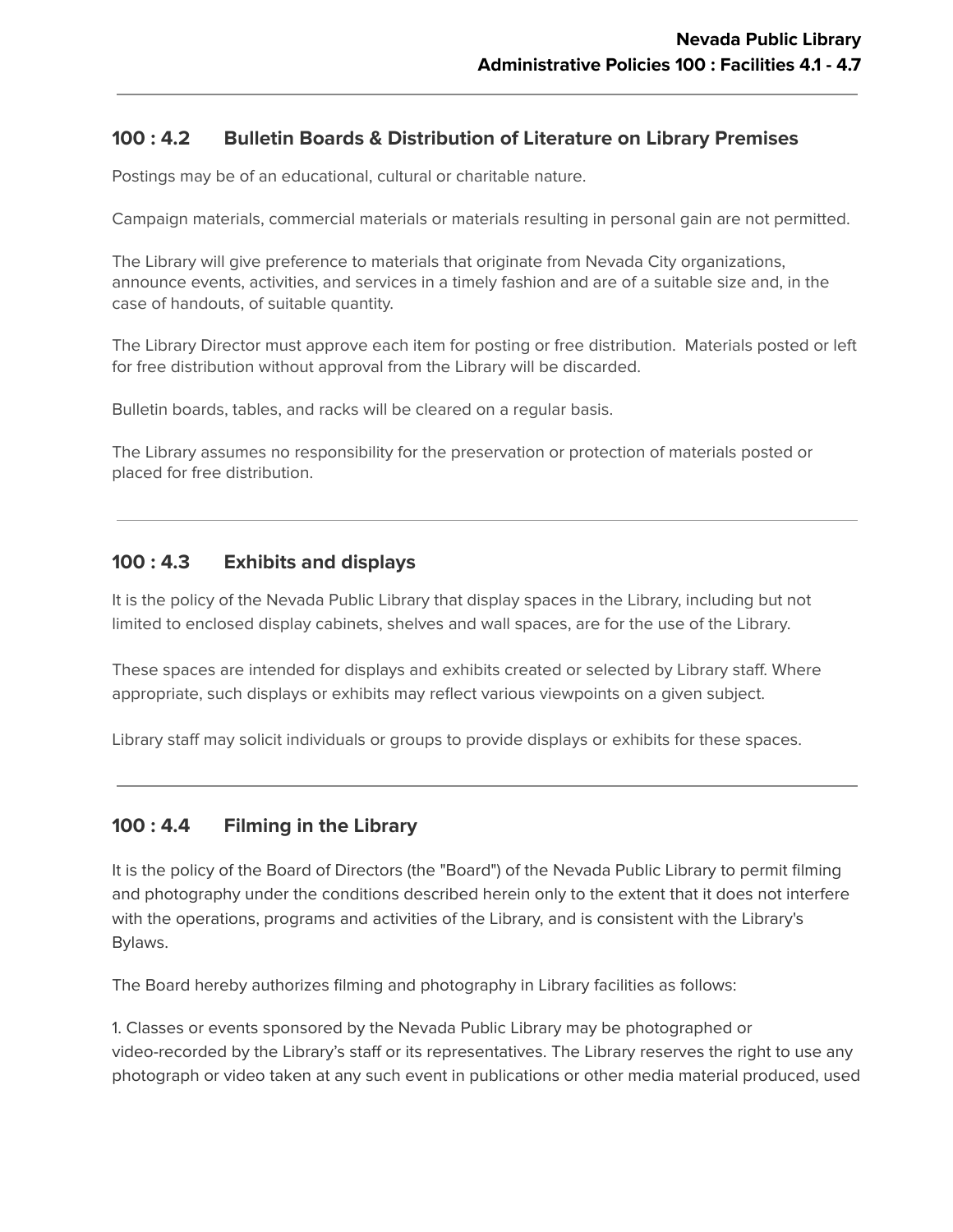or contracted by the Library, including newspapers, books, television, its website, brochures, invitations, brochures, magazines and other library publications. Attendance at an NPL-sponsored class or event constitutes the consent of all attendees, and the consent of the parents or legal guardians of any minor children in attendance, to the future broadcast, publication, or other use of photographs or videos at the sole discretion of the Nevada Public Library. However, if a person does not want their image recorded for later distribution, he or she should immediately make their wishes known to the photographer or a member of the Library staff at the time of any such recording. Additionally, to ensure the privacy of all individuals, including children, images will not be identified using full names or personal identifying information without written approval from the photographed subject, parent or legal guardian.

2. Casual amateur photography, filming, and videotaping is permitted in the lobby, study and program areas of Library facilities for patrons and visitors wanting a remembrance of their visit, provided that the photography does not interfere in any way with Library operations or capture any identifiable likenesses of individuals without their permission. Any such photographers are responsible for arranging all necessary releases and permissions from persons who are filmed or photographed. Except as otherwise permitted in paragraph 3 by the Library itself, in no circumstances may anyone take a photo or film a Library patron without the consent of the patron, or their parent/guardian, if a minor.

3. No commercial or media photography or filming may occur in Library facilities without the prior written permission and approval of the Library Director. Such approval shall contain the conditions under which the commercial/media photography or filming will take place, and address the rights to ownership of the photos/films. For commercial/media requests, please call 417-448-2770 or email director@nplmo.org.

4. Any consent granted by the Library pursuant to paragraphs 2 or 3 of this Policy to permit photography or filming may be revoked at any time by the Library upon failure to comply with terms of the Policy or other rules and regulations of the Library.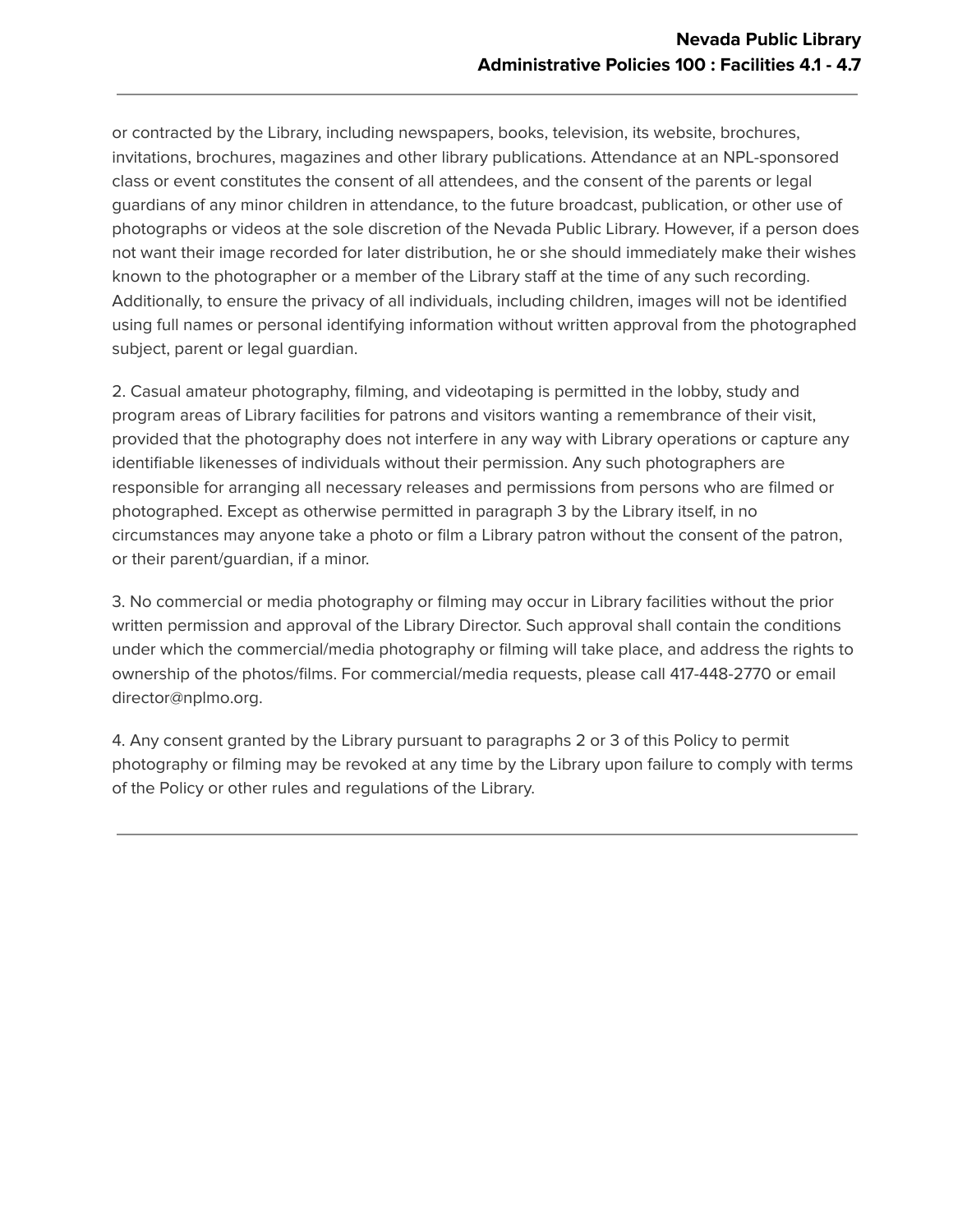### **100 : 4.5 Meeting Room Use**

Community rooms of the Nevada Public Library are designed to meet general informational, educational, cultural, and civic purposes.

Use of the library's meeting rooms does not constitute library or City of Nevada endorsement or approval of viewpoints expressed by participants in the program.

### **4.5 a Meeting room use guidelines**

A. Meeting rooms are available for the public on a first-come, first-served basis for use at times that do not conflict with daily operations of the library or library programming.

B. Meeting rooms are primarily for nonprofit use, non-commercial, non-political, and non- religious organizations. Exceptions may be made at the discretion of the Library Director.

C. All meetings shall be open to the public and not limited to membership of the group or organization sponsoring the meeting.

D. Programs and promotion of library services or by the City of Nevada for City-sponsored events will have priority for meeting room use. Meeting/study rooms may not be reserved exclusively for exhibition or display purposes

E. No money or goods may be exchanged in the course of meeting room use and no fees may be charged for attending the meeting

F. No solicitation for future sales is permitted without prior approval by library administration

G. Bookings must end no less than 15 minutes before the library's closing time.

H. Community rooms may be reserved for a maximum of three (3) hours unless approved by the Library Director.

I. An individual or group may have up to three reservations scheduled at a time. An organization may choose to make a donation of \$100 to NPL to schedule up to twelve consecutive meeting reservations.

J. Refreshments are welcome. Cleaning equipment is provided for user(s) in storage room located in the Annex

K. Smaller groups may be asked to move into smaller rooms to accommodate a larger group

L. The library staff is not able to serve as a point of information for patrons with questions regarding meetings other than providing directions to a meeting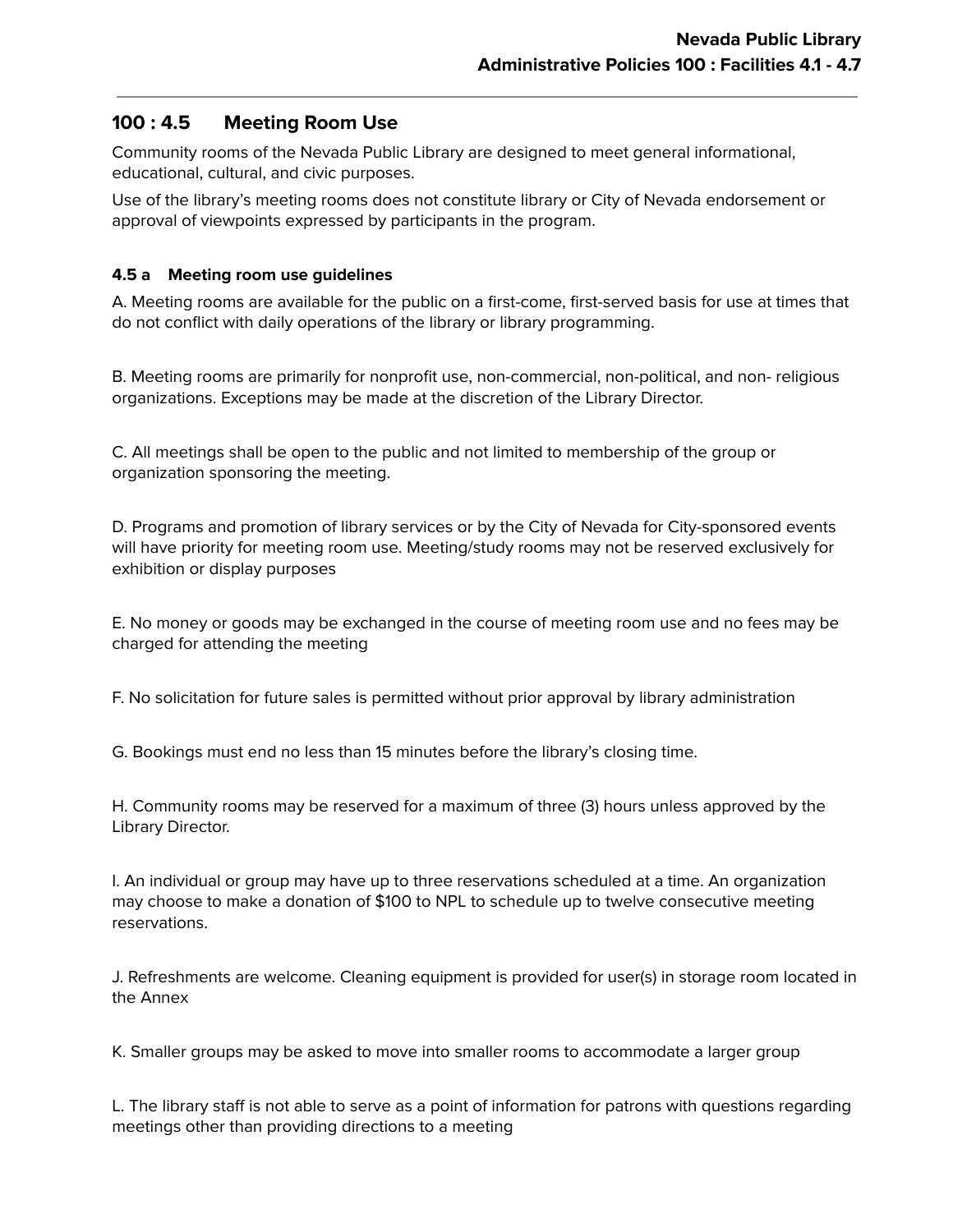M. Cleaning of the community room (trash removal, tables wiped down, furniture returned to the way it was found, vacuuming of debris) must be completed by the responsible group or the deposit of \$25 will be forfeited.

### **4.5b User Responsibility:**

A. Library property stored in the meeting rooms, including chairs, shall not be removed or transferred to other areas without prior approval from staff.

B. Reservations will be held for fifteen minutes after the beginning of the session reservation and will be canceled if the individual or group does not check-in for the reservation in that time frame.

C. After a meeting, the user should leave the room in its standard arrangement (see posted photos) and check out with library staff to secure the space.

D. Groups may request a large trash receptacle from library staff if needed.

E. Any trash containing food or beverage products should be bagged properly and placed in the outdoor trash receptacles at the NW exterior corner of the building before leaving.

F. Music or other audio should be limited in volume so as to not disturb other library users.

G. Clean tables and floor as needed.

H. Meetings will not generally be scheduled before or after library hours. Group representatives may not enter the library building or other meeting rooms, nor will deliveries be accepted, before or after regular library hours.

I. For larger meetings, presenters should direct attendees to park away from the main library doors (west entrance)

J. Applicant placing the reservation request is responsible for all reasonable repair or replacement costs for damage to the facility space, fixtures, or equipment utilized during the reservation.

Non-qualifying meeting room uses:

- Political campaign purposes (political forums and listening posts are permitted)
- Weddings, showers, reunions, or individual/private parties
- Banquets

• Commercial use where personal or business profits are the chief aim of the meeting.

• Selling or fund-raising is prohibited in the library's meeting rooms and lobby except for events that benefit the library

Weather or other emergency events may result in closures, in compliance with regular library policy, and may occur with little or no notice. Nevada Public Library assumes no responsibility for hardships that arise from an unexpected cancellation or room closure.

The library reserves the right to refuse the use of the rooms to individuals or groups who do not adhere to library policies or meeting room terms of use or are disruptive to normal library operations. The library director shall have final authority regarding the use of library meeting rooms.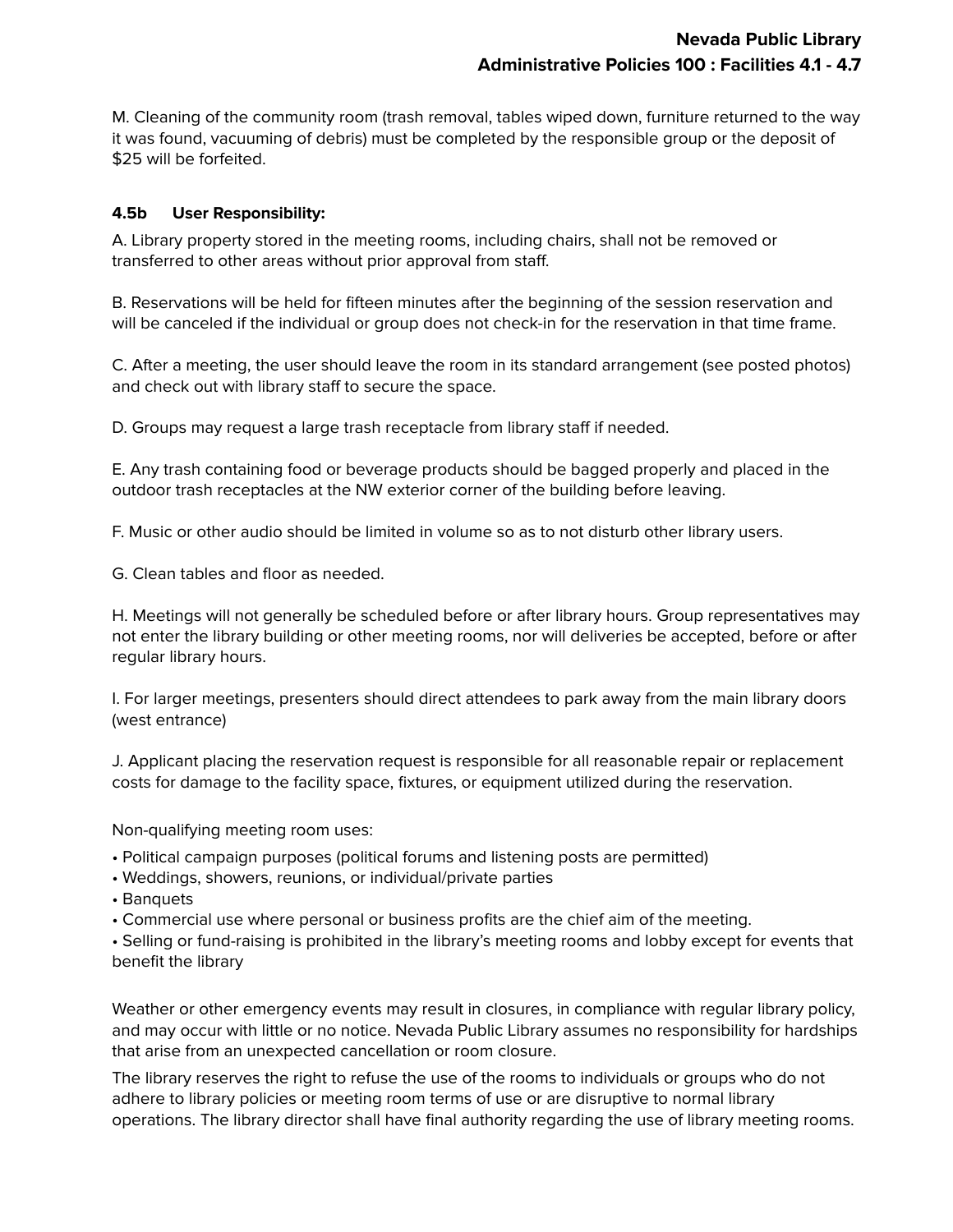### **100 : 4.6 Petitioning & Public Assembly**

Nevada Public Library allows the circulation of petitions and conducting of surveys outside its facilities as long as these activities do not interfere with the conduct of business or impede the free access of the public to Library buildings and resources.

Specifically, individuals or organizations gathering petition signatures or conducting surveys may stand on Library property, as long as they maintain a distance of 25 feet from entrances and/or exits and do not block pedestrian traffic or interfere with customers seeking to use the Library, or otherwise disrupt Library patrons or activities.

Signs promoting petitions or surveys may not be placed on doors or buildings and petitioners and survey takers must in no way affiliate themselves with the Library, either through written publicity, signage, or verbal statements. The Library reserves the right to determine the location for signs posted on its properties.

Petitioners and survey takers are required to register with the manager on duty at each location prior to gathering signatures or conducting surveys. There may not be more than 3 petitioners or survey-takers at any one entrance and/or exit at any time.

Petitioners and survey takers may not obstruct a customer, intimidate a customer into signing a petition or participating in a survey, or harass a customer after he or she informs the person gathering signatures or conducting the survey that he or she is not interested.

Petitioning and conducting surveys inside Library buildings is prohibited.

Petitioners and survey takers refusing to comply with this policy will be asked to leave Library property.

# **100 : 4.7 Social Media Postings**

The Nevada Public Library regards online social media in the same way as its other information resources in accordance with its mission of providing learning resources and information services that support and improve individual, family, and community life.

While the Nevada Public Library encourages an open forum, posts and comments on Nevada Public Library social media are moderated by Library staff. The Library reserves the right, within its sole discretion, to not post or to remove submissions/comments that are unlawful or violate this policy.

This policy is not intended to restrict communications or actions protected or required by state or federal law.